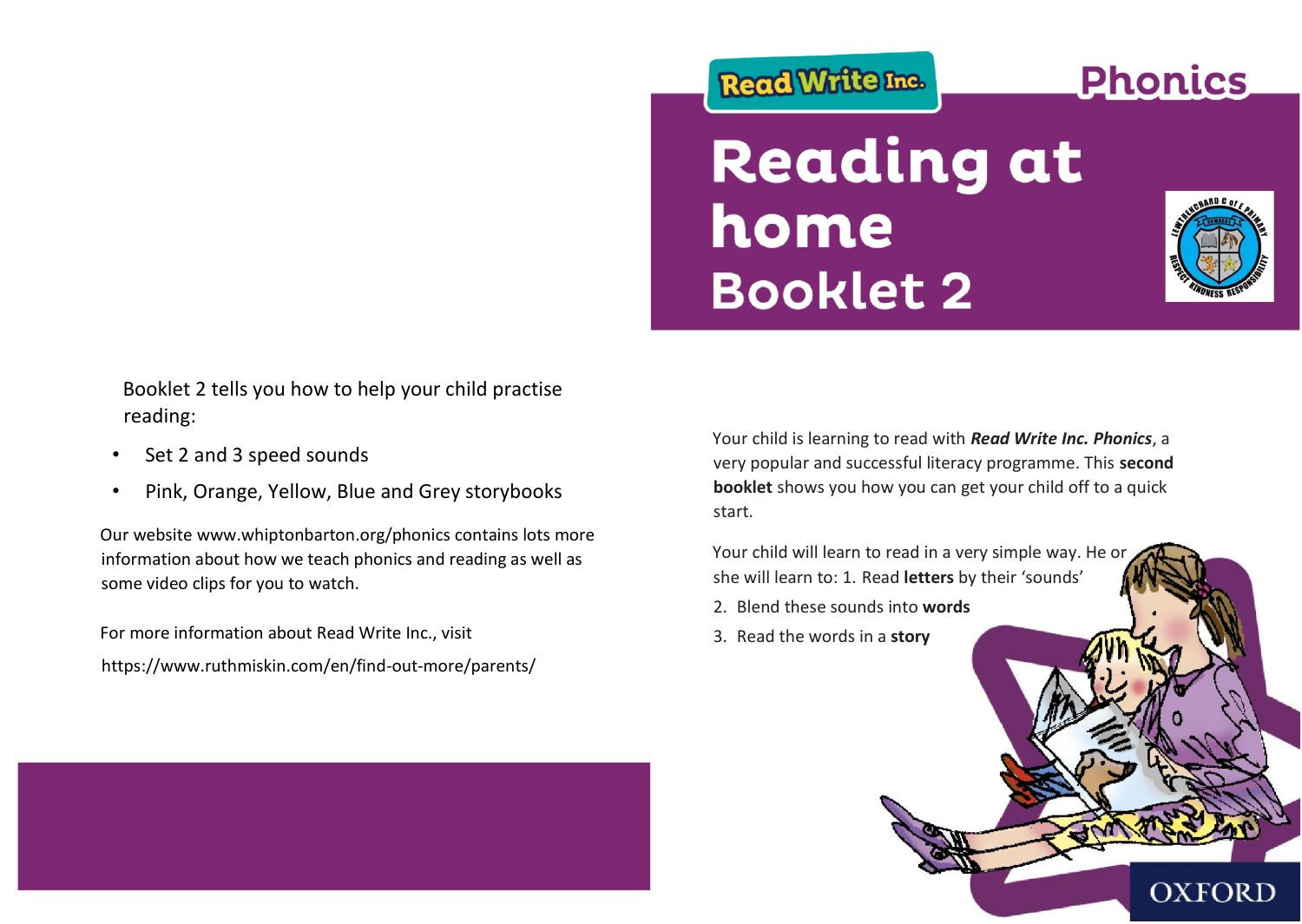## **How will my child learn to read?** *How to listen to your child read*

Your child will already have learnt to read:

• Set 1 Speed Sounds: these are sounds written with one letter: **m a s d t i n p g o c k u b f e l h r j v y w z x** and sounds written with two letters

(your child will call these 'special friends'): **sh th ch qu ng nk ck**

- Words containing these sounds, by sound-blending, e.g. m–a–t *mat*, c–a–t *cat*, g–o–t *got*, f–i–sh *fish*, s–p–o–t *spot*, b–e–s–t *best*, s–p–l–a– sh *splash*
- Blending Books and Red, Green and Purple Storybooks.

Now, he or she will learn to read:

- Set 2 Speed Sounds: **ay ee igh ow oo oo ar or air ir ou oy**
- Words containing these sounds
- Pink, Orange and Yellow Storybooks.

Next, he or she will learn to read:

- Set 3 Speed Sounds: **ea oi a-e i-e o-e u-e aw are ur er ow ai oa ew ire ear ure**
- Words containing these sounds
- Blue and Grey Storybooks.
- Do not read the book aloud before your child reads it to you.  $\Box$
- $\Box$  Ask your child to read the sounds and words before he or she reads the story.
- $\Box$  When your child reads the story, ask him or her to sound out the words that he or she can't read automatically. Don't allow your child to struggle too much. Praise your child when he or she succeeds.
- Read back each sentence or page to keep the plot moving.  $\Box$ (Your child's energy is going into reading the words not the story.)
- Do not ask your child to guess the word by using the pictures.  $\Box$
- Do it all with patience and love! $\Box$

We have a storytime every day at school so children develop a love of stories. We hope that you will do the same by reading a bedtime story to your child every night. We have wonderful books in school for you to borrow.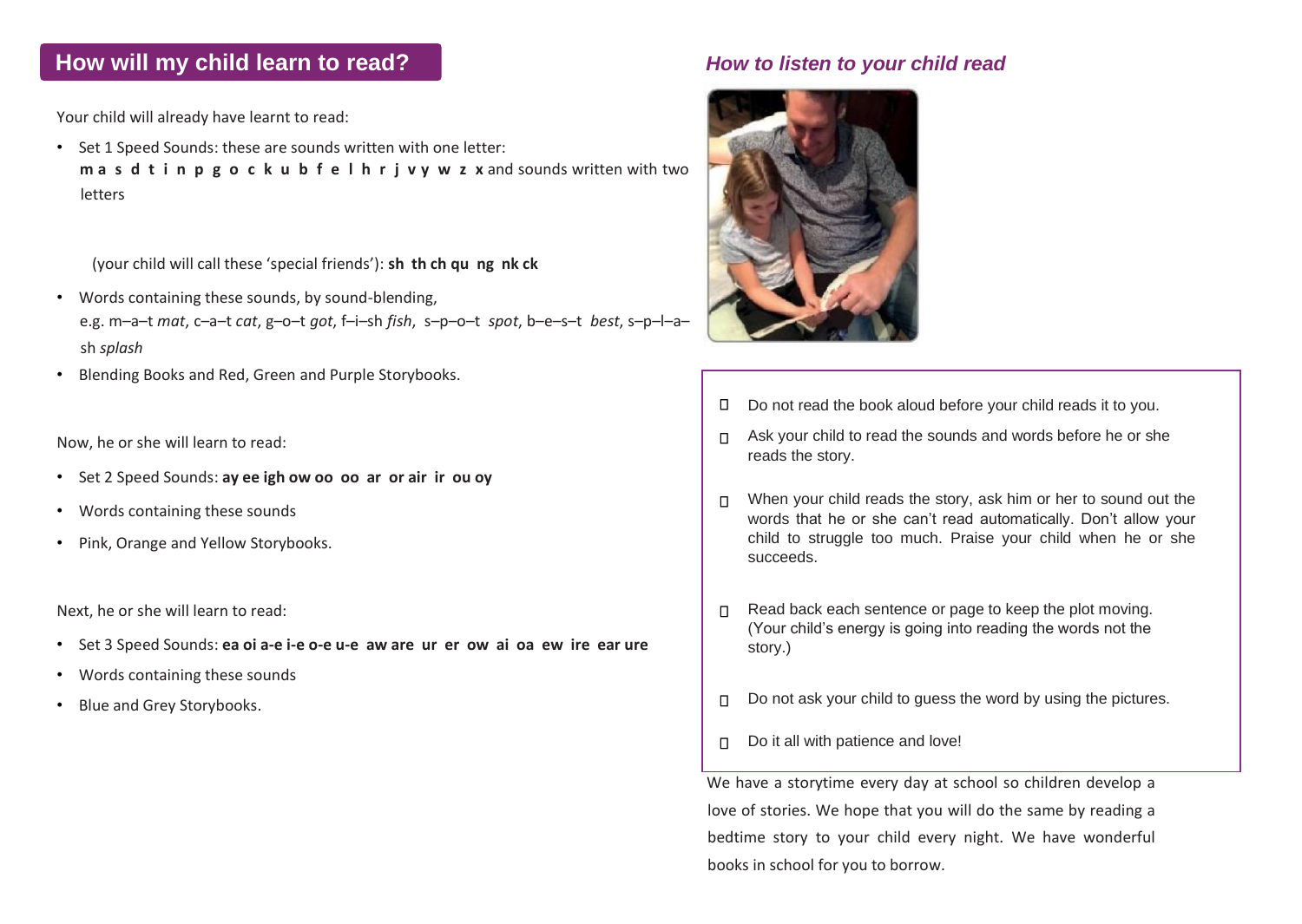# Glossary

Fred Talk - sounding out the word before reading (blending)

sound-blending - putting sounds together to make a word, e.g. c-a-t cat

special friends - sounds written with more than one letter. e.g. sh, ng, qui ch

Speed Sounds - the individual sounds that make up words



Read stories to your child with feeling! The more you love the story, the more your child will love reading.



### *1. Help your child read the Sets 2 and 3 Speed Sounds*

Your child may bring home the Set 2 or Set 3 Speed Sounds cards and you can also buy your own set from Amazon.

Each sound has a picture and phrase to help your child remember the sound. For example:

• the sound 'ay' has the phrase 'May I play?' with a picture of children playing together

• the sound 'ee' has the phrase 'What can you see?' with a picture of two boys in a tree.